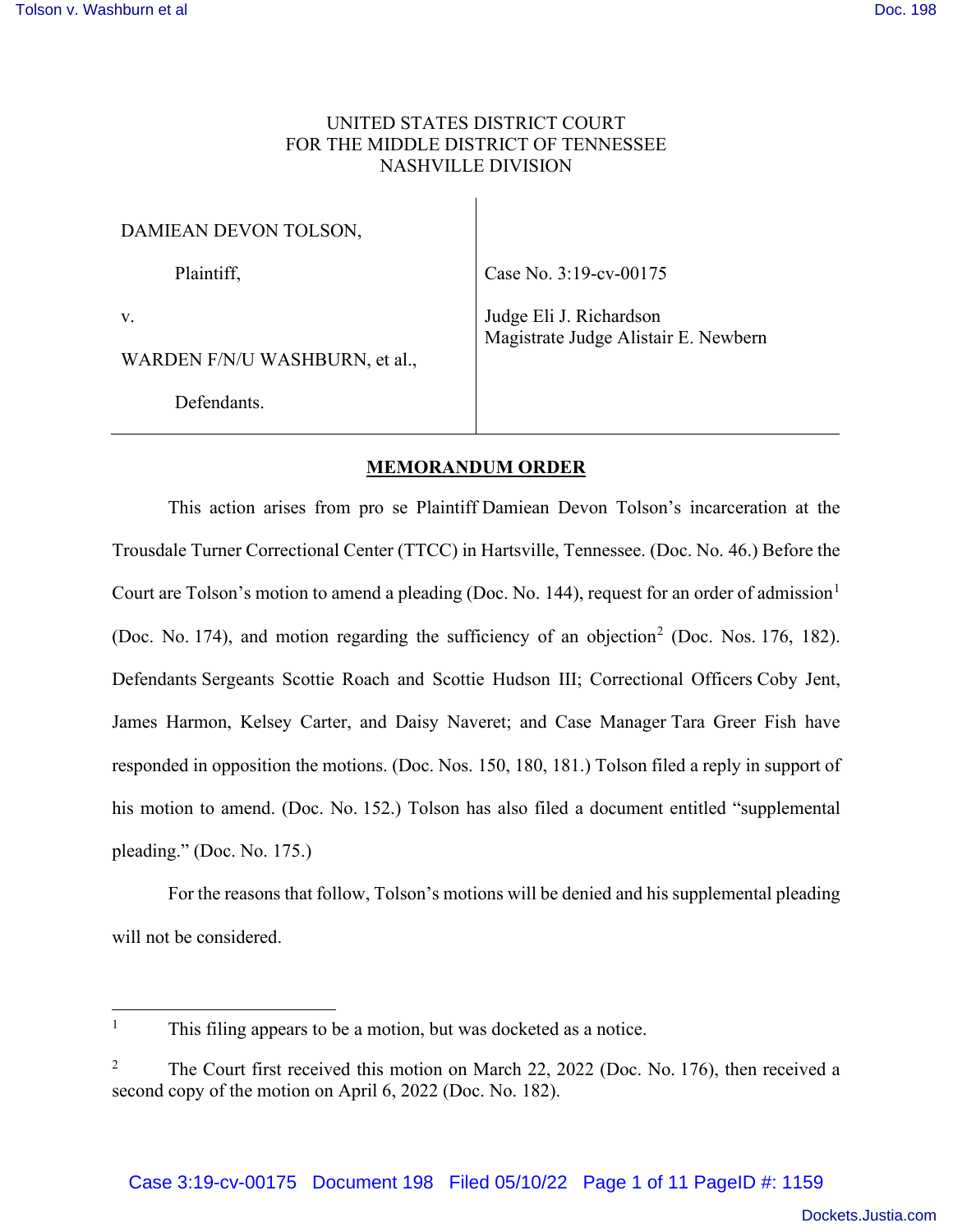### **I. Relevant Background**

Tolson initiated this action by filing a form complaint for violation of civil rights on February 14, 2019. $3$  (Doc. No. 1.) Tolson sought to amend his complaint several times (Doc. Nos. 16, 19, 20, 22, 23, 25, 28, 40, 44), and filed the operative second amended complaint on July 31, 2019 (Doc. No. 46). The Court screened the second amended complaint under 42 U.S.C. § 1997e(c) and allowed the following claims to proceed:

- Eighth Amendment excessive force claims against Jent and Harmon based on an alleged assault on April 20, 2019, during which Jent and Harmon put their combined weight onto Tolson's hand while it was hanging out of his cell's tray flap;
- an Eighth Amendment deliberate indifference to medical needs claim against Roach based on Roach's decision to place Tolson in an upper-level cell on January 11, 2019, despite a doctor's order prohibiting Tolson from being housed in an upper-level cell or climbing stairs due to a herniated disc in his back;
- an Eighth Amendment deliberate indifference to medical needs claim against Jent based on Jent's failure to obtain medical care for Tolson after Tolson collapsed while climbing the stairs on April 19, 2019, and also based on the April 20, 2019 assault described above;
- Eighth Amendment conditions of confinement claims against Hudson, Roach, Carter, and Naveret based on deprivations of food and showers; and
- a First Amendment retaliation claim against Hudson based on a physical altercation between Tolson and Hudson on December 13, 2018.

<sup>&</sup>lt;sup>3</sup> Under the standard governing filings by pro se incarcerated litigants—known as the "prison mailbox rule"—"a pro se prisoner's [pleading] is deemed filed when it is handed over to prison officials for mailing to the court." *Brand v. Motley*, 526 F.3d 921, 925 (6th Cir. 2008) (citing *Richard v. Ray*, 290 F.3d 810, 812–13 (6th Cir. 2002)). Courts assume, "absent contrary evidence," that an incarcerated person delivered a legal filing to prison authorities "on the date he or she signed [it]." *Id.* Because Tolson is incarcerated, all dates for his filings discussed in this Order refer to the dates on which Tolson signed his filings, except for where the Order specifically refers to the date on which the Court received a filing. Tolson signed his original complaint on January 31, 2019, but drafted a cover letter to the Clerk of Court dated and signed February 14, 2019, explaining that he was sending the Court two "completed copies of [his] [§]1983 complaint[.]". (Doc. No. 1, PageID# 13.) The Court therefore finds that Tolson's complaint was handed over to prison officials for mailing on February 14, 2019.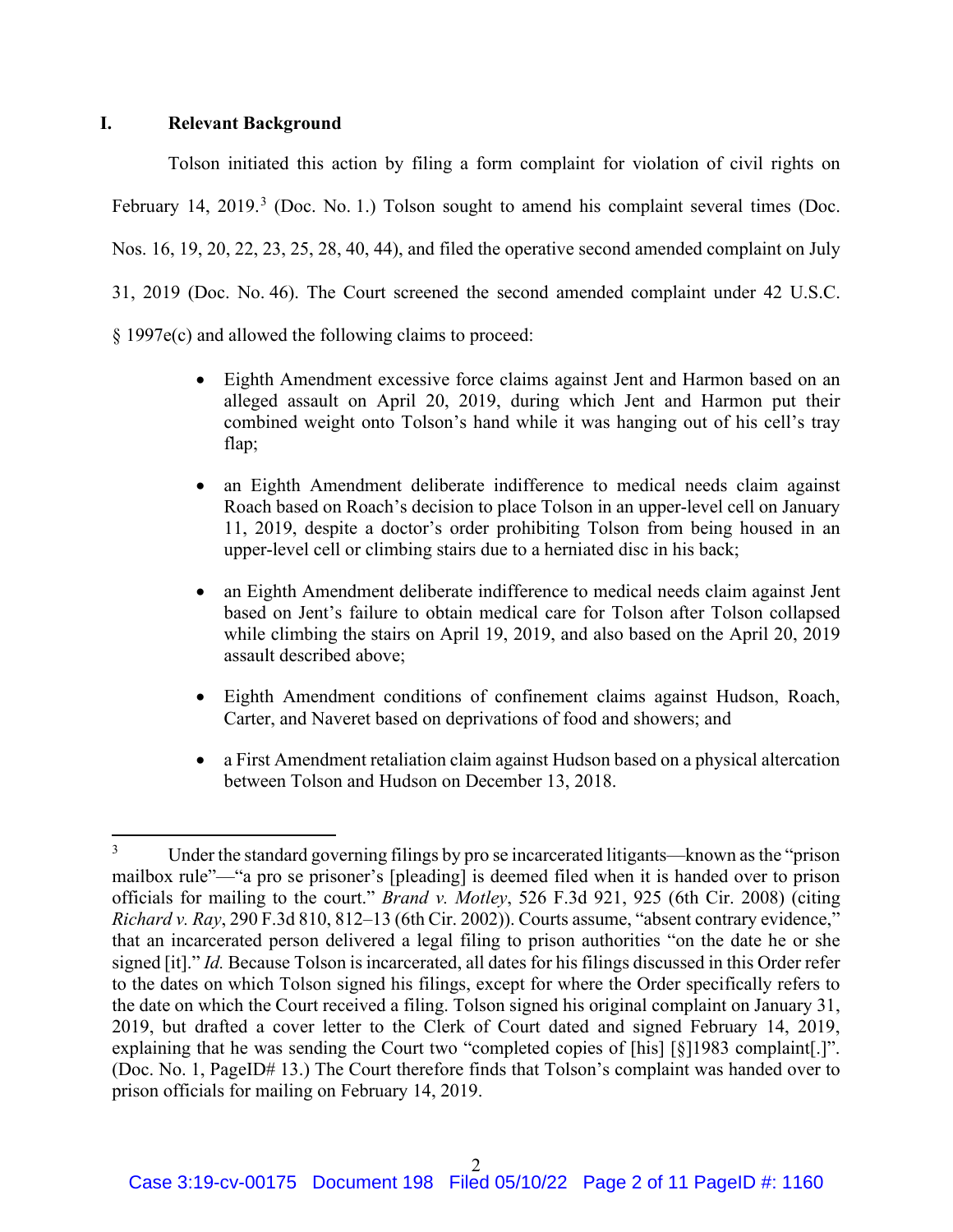(Doc. Nos. 74, 82.) All of Tolson's other claims have been dismissed. (Doc. No. 82.)

On October 4, 2021, Tolson filed a motion to amend a pleading (Doc. No. 144), seeking "to amend the operative complaint . . . to exclude all the claims that the [C]ourt has dismissed, and to utilize this more comprehensive report . . . ." (Doc. No. 144, PageID# 793.) Tolson attached a proposed third amended complaint to the motion. (Doc. No. 144-1.) The defendants responded that Tolson's motion to amend should be denied because his proposed third amended complaint "contains additional allegations beyond those that the Court has permitted to proceed" and amendment to include those additional claims would be futile because they are barred by the applicable one-year statute of limitations. (Doc. No. 150, PageID# 831.) Tolson replies that the defendants' response is untimely under Local Rule 7.01(a)(3), that the claims in his proposed third amended complaint are "printed verbatim from the original complaint," and that the proposed amendments provide "a more comprehensive report of the claims that the [C]ourt allowed to proceed[.]" (Doc. No. 152, PageID# 837.)

On February 9, 2022, Tolson filed a set of six requests for admission with the Court. (Doc. No. 160.) The Court later received two motions related to that filing: Tolson's motion regarding the sufficiency of an objection, which is dated March 15, 2022 (Doc. No. 176), and Tolson's motion for an order of admission, which is dated March 16, 2022 (Doc. No. 174). In the motion regarding the sufficiency of an objection, Tolson states that the defendants responded "incorrectly" to his fifth request for admission. (Doc. No. 176, PageID# 972.) In the motion for an order of admission, Tolson asks the Court to deem the matters in his requests for admission to be admitted because "it has . . . been more than 30 days, and the defendants have failed to serve any answer(s) or objection(s) to [Tolson's] requests." (Doc. No. 174, PageID# 966.)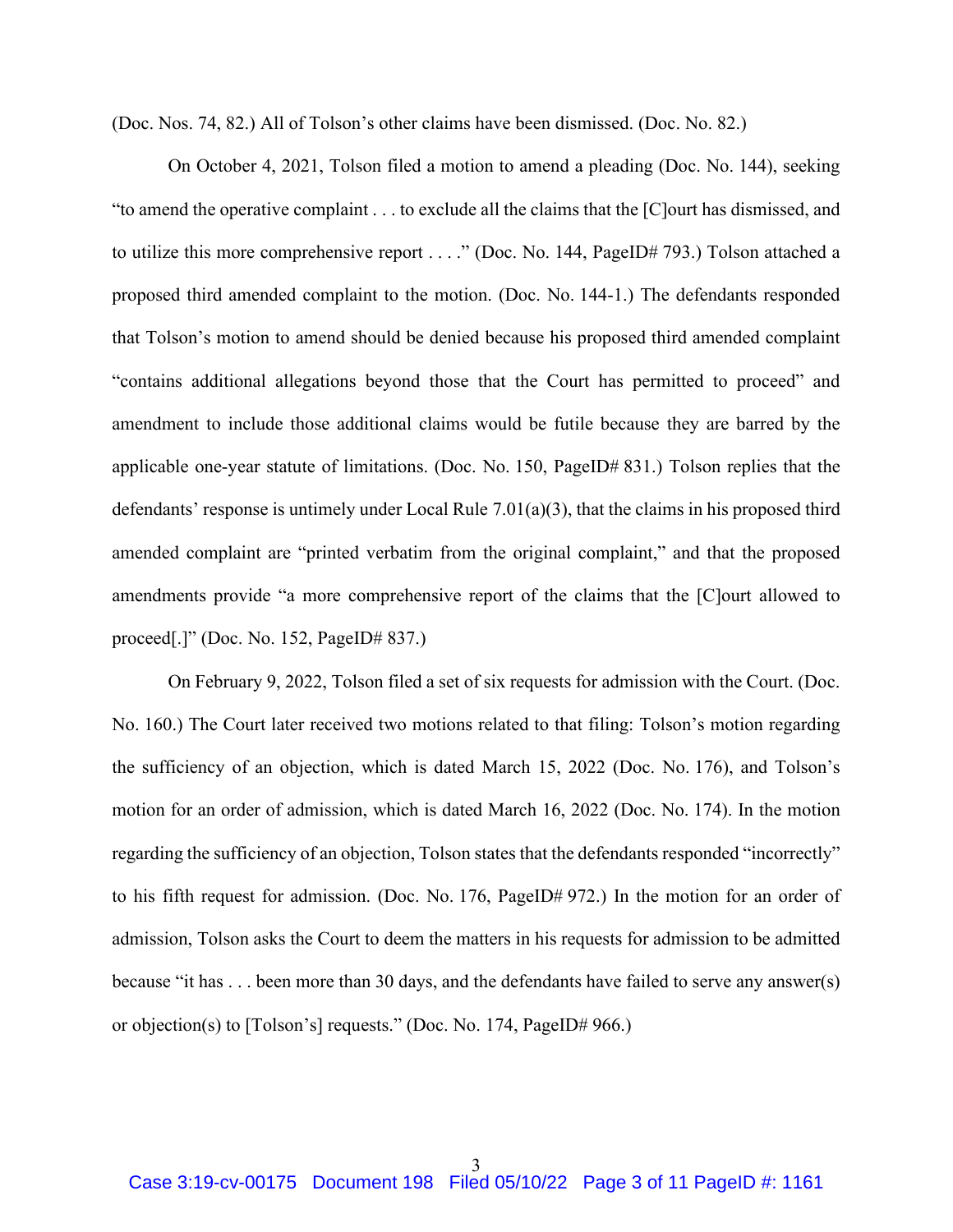The defendants have responded in opposition to both motions (Doc. Nos. 180, 181), attaching a copy of their answers to Tolson's requests for admission (Doc. Nos. 180-1, 181-1). The defendants argue that both motions should be denied because Tolson did not confer with defense counsel before filing the motions, as required by the Court's scheduling order (Doc. No. 142). (Doc. Nos. 180, 181.) They also argue that Tolson's statements that the defendants did not respond to his requests for admission are false (Doc. No. 181) and that their objection to Tolson's fifth request for admission was proper (Doc. No. 180).

#### **II. Analysis**

#### **A. Tolson's Motion to Amend a Pleading and Supplemental Pleading**

Tolson argues that the Court should not consider the defendants' response in opposition to his motion to amend because it was filed on October 29, 2021, more than fourteen days after Tolson gave his motion to amend to prison officials for mailing to the Court and to the defendants. (Doc. No. 152); *see also* M.D. Tenn. R. 7.01(a)(3) (response) (providing that "any party opposing a motion must serve and file a memorandum of law in response . . . not later than fourteen (14) days after service of the motion" and that "[i]f a timely response is not filed, the motion shall be deemed to be unopposed . . ."). Because Tolson served the defendants by mail, Federal Rule of Civil Procedure 6(d) adds three days to the period for the defendants to respond. Fed. R. Civ. P. 6(d). Although Tolson certified that he provided his motion to amend and proposed third amended complaint to prison officials for mailing on October 4, 2021, the Court did not receive those filings until October 15, 2021. (Doc. No. 144.) In light of this apparent mail delay, the Court considers the defendants' response, which was filed fourteen days after Tolson's motion to amend and proposed third amended complaint were docketed, to be timely filed.

Federal Rule of Civil Procedure 15(a)(2) provides that district courts should "freely" grant a motion for leave to amend a pleading "when justice so requires." Fed. R. Civ. P. 15(a)(2). This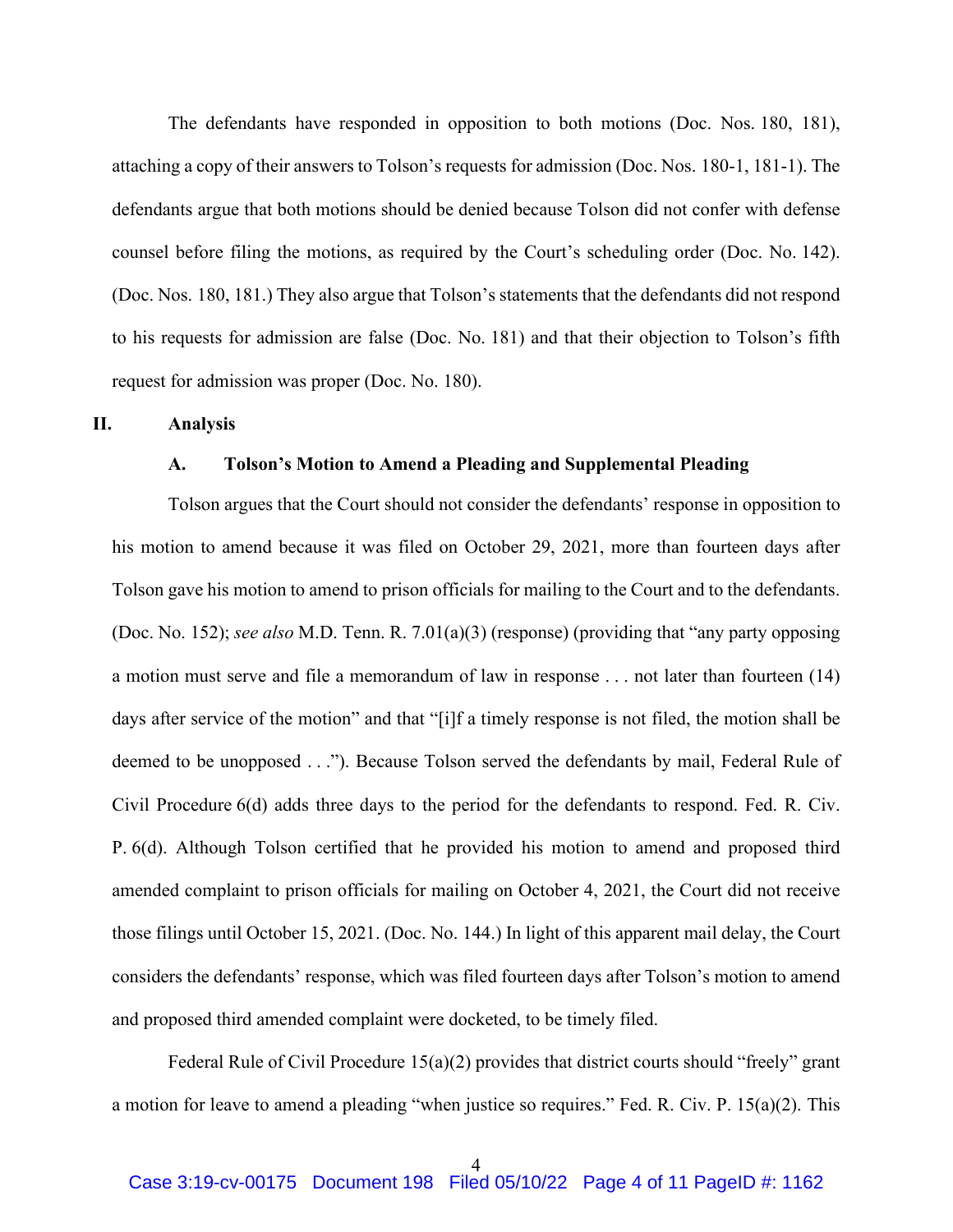"mandate" flows from the principle that a plaintiff "ought to be afforded an opportunity to test [their] claim on the merits" where "the underlying facts or circumstances relied upon . . . may be a proper subject of relief . . . ." *Foman v. Davis*, 371 U.S. 178, 182 (1962). Thus, absent "any apparent or declared reason—such as undue delay, bad faith or dilatory motive on the part of the movant, repeated failure to cure deficiencies by amendments previously allowed, undue prejudice to the opposing party by virtue of allowance of the amendment, futility of the amendment, etc. the leave sought should, as the rules require, be 'freely given.'" *Leary v. Daeschner*, 349 F.3d 888, 905 (6th Cir. 2003) (quoting *Foman*, 371 U.S. at 182). A proposed amendment is futile when it would not survive a motion to dismiss under Rule 12(b)(6). *Miller v. Calhoun Cnty.*, 408 F.3d 803, 817 (6th Cir. 2005); *Rose v. Hartford Underwriters Ins. Co.*, 203 F.3d 417, 420 (6th Cir. 2000). "A district court's order denying a Rule 15(a) motion to amend is usually reviewed for an abuse of discretion." *Riverview Health Inst. LLC v. Med. Mut. of Ohio*, 601 F.3d 505, 512 (6th Cir. 2010); *but see id.* (reviewing *de novo* district court's denial of "motion for leave to amend on the basis of futility"). Nevertheless, Sixth Circuit case law ""manifests "liberality in allowing amendments to a complaint."'" *Newberry v. Silverman*, 789 F.3d 636, 645 (6th Cir. 2015) (quoting *Janikowski v. Bendix Corp.*, 823 F.2d 945, 951 (6th Cir. 1987)).

Tolson argues that the proposed third amended complaint includes "no change(s) to any of [his] claims" and is "simply a more comprehensive report of the claims that the Court allowed to proceed[.]" (Doc. No. 152, PageID# 837.) To the extent that is true, there is no need for Tolson to file another amended complaint—the operative second amended complaint suffices to make Tolson's claims and supporting factual allegations known. *See Hometown Folks, LLC v. S&B Wilson, Inc.*, No. 1:06-cv-81, 2007 WL 3069639, at \*5 (E.D. Tenn. Oct. 18, 2007) (adopting Magistrate Judge's finding that proposed amendment was unnecessary "[t]o the extent that the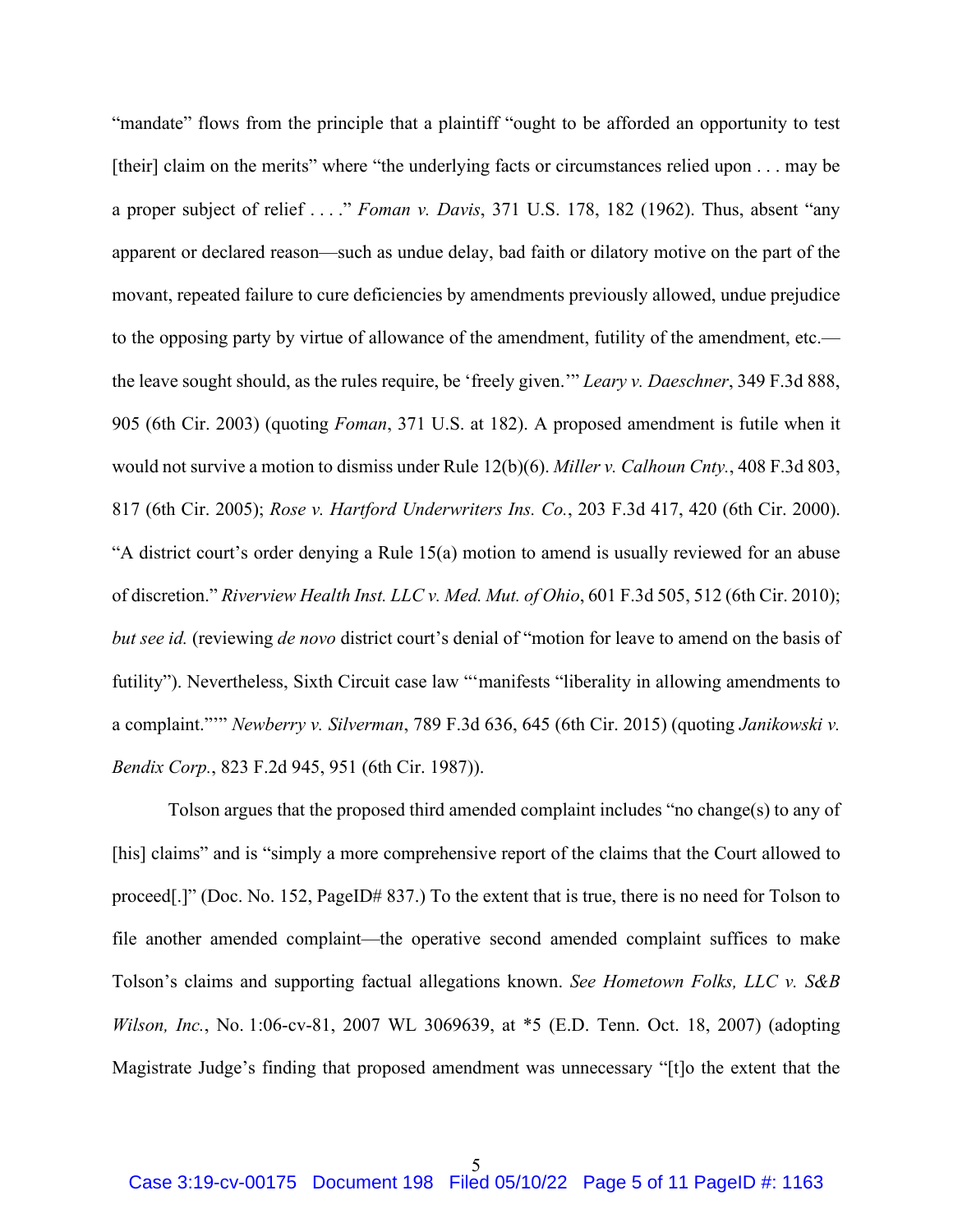proposed amendment makes no substantive changes to the plaintiff's present claims against the defendants" because "[t]he [d]istrict [c]ourt can capably examine the complaint and determine" its contents).

Further, as the defendants have noted (Doc. No. 150), Tolson's proposed third amended complaint contains some allegations and claims that this Court has already dismissed. In the second amended complaint, Tolson alleges that he was placed in a cell with an unidentified incompatible individual on January 11, 2019, and that he was placed into a cell with an incompatible individual named Mario Johnson on April 17, 2019. (Doc. No. 46.) When the Court screened Tolson's second amended complaint, the Court interpreted it to allege that "Roach and Hudson twice forced him to share a cell with Mario Johnson[.]" (Doc. No. 74, PageID# 484.) The Court stated,

Tolson argues that Hudson and Roach violated Tennessee Department of Correction (TDOC) policy and the Eighth Amendment by requiring inmates of different custody levels to share a cell. Even if it is true that Hudson and Roach's decision violated TDOC policy, as the Court explained in its original screening order, "failure to comply with a state regulation is not itself a constitutional violation." *Barber v. City of Salem*, 953 F.2d 232, 240 (6th Cir. 1992). Tolson has not alleged that housing him with Johnson presented any risk of harm and thus cannot establish that Hudson or Roach were deliberately indifferent to his safety in placing him with Johnson. *See Hugueley v. Haslam*, No. 3:16-cv-02885, 2017 WL 194288, at \*5 (M.D. Tenn. Jan. 18, 2017) (finding that plaintiff had failed to plead deliberate indifference claim based on prison officials' choice to house him with incompatible prisoners where he had not alleged that failure "to keep incompatible prisoners separate from one another pose[d] any risk to his safety, let alone a 'substantial risk' . . ."). Accordingly, Tolson has failed to plead an Eighth Amendment claim against Hudson or Roach in their individual capacities based on their decision to house Tolson with Johnson.

(*Id.* at PageID# 484–85 (alterations in original).)

In his proposed third amended complaint, Tolson specifies that, on January 11, 2019, he was housed with an individual named Jerry Benson, not Mario Johnson. (Doc. No. 144-1.) Tolson alleges that Benson "threatened" him, that the men "argued loudly for 45 minutes[,]" that Benson was a well-known member of the Crips gang, and that Benson was "dangerous[.]" (Doc. No. 144-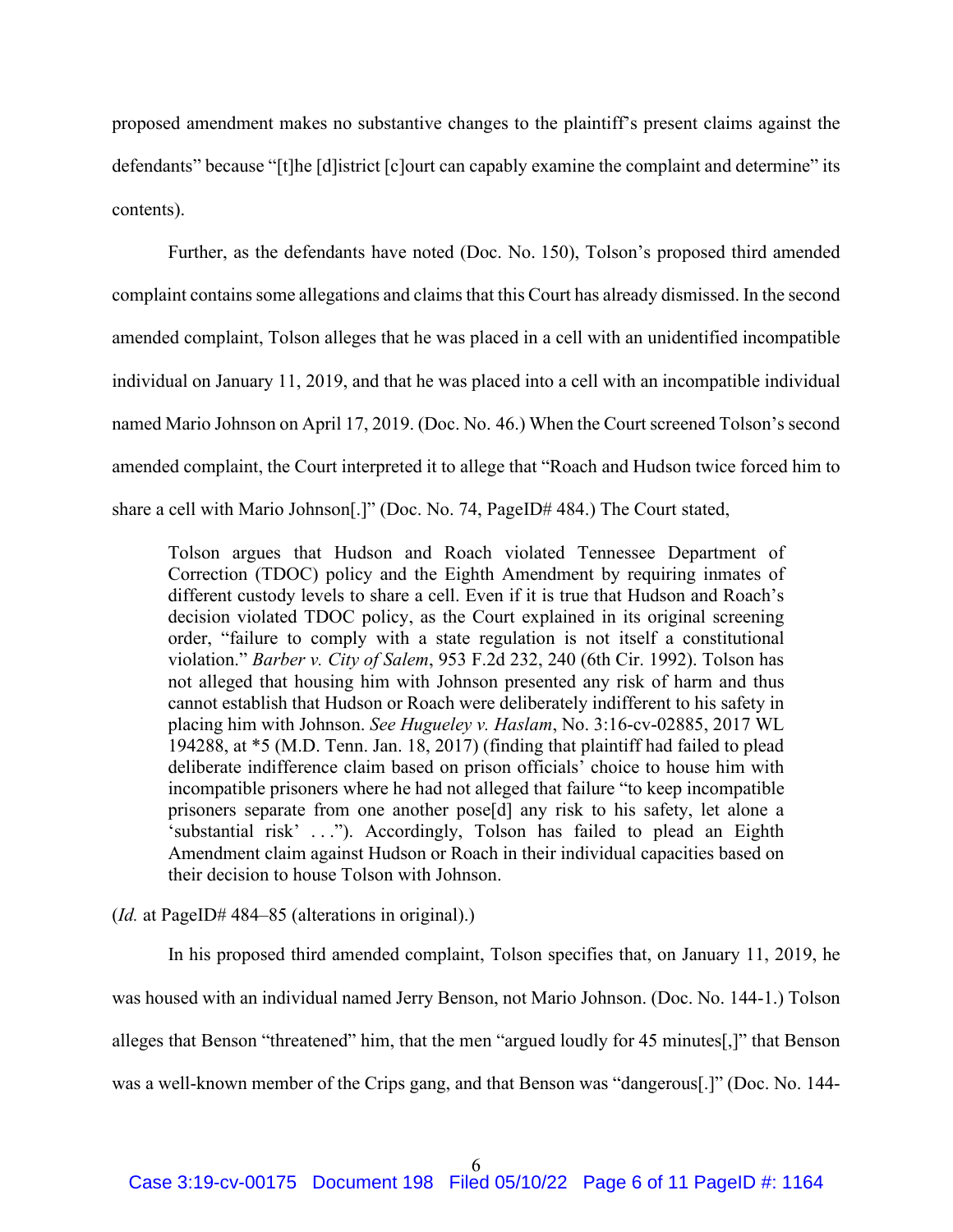1, PageID# 808–809.) Like the allegations in Tolson's amended complaint, these general, conclusory allegations do not establish that housing Tolson with Benson created a risk of harm. *See Hugueley*, 2017 WL 194288, at \*5 (finding that plaintiff did not state an Eighth Amendment claim for deliberate indifference to his safety where he "d[id] not allege that the failure of Defendants to . . . keep incompatible prisoners separate from one another poses any risk to his safety, let alone a 'substantial risk' to his safety" (quoting *Farmer v. Brennan*, 511 U.S. 825, 833 (1994))). Therefore, like his second amended complaint, Tolson's proposed third amended complaint does not state a colorable Eighth Amendment claim against Hudson or Roach based on their decision to house Tolson with incompatible inmates—whether Johnson or Benson—and allowing Tolson to amend his complaint to include those claims would be futile.

Tolson also alleges in the proposed third amended complaint that he was placed in segregation without justification; that he was denied recreation time, access to his property, barber services, legal assistance, access to the library, and telephone privileges; that unnamed medical providers did not respond to his sick call requests; that he was not provided with a sleeping mat or blanket as required by his medical orders; that Hudson's two inmate advisors and members of TTCC's special operations response team assaulted him; that the water supply to his cell was cut off for one or two hours; and that the call button in his cell did not function properly. (Doc. No. 144-1.) The Court found when it screened Tolson's second amended complaint that these facts did not suffice to state colorable claims against the defendants. (Doc. Nos. 74, 82.) Tolson's proposed amendments do not remedy the deficiencies. Therefore, to the extent that Tolson's proposed third amended complaint contains allegations and claims that the Court has already dismissed, amendment to include them would be futile. *See Thompson v. Kline*, No. 4:16cv1926, 2017 WL 1166128, at \*2 (N.D. Ohio Mar. 29, 2017) (denying motion to amend as futile where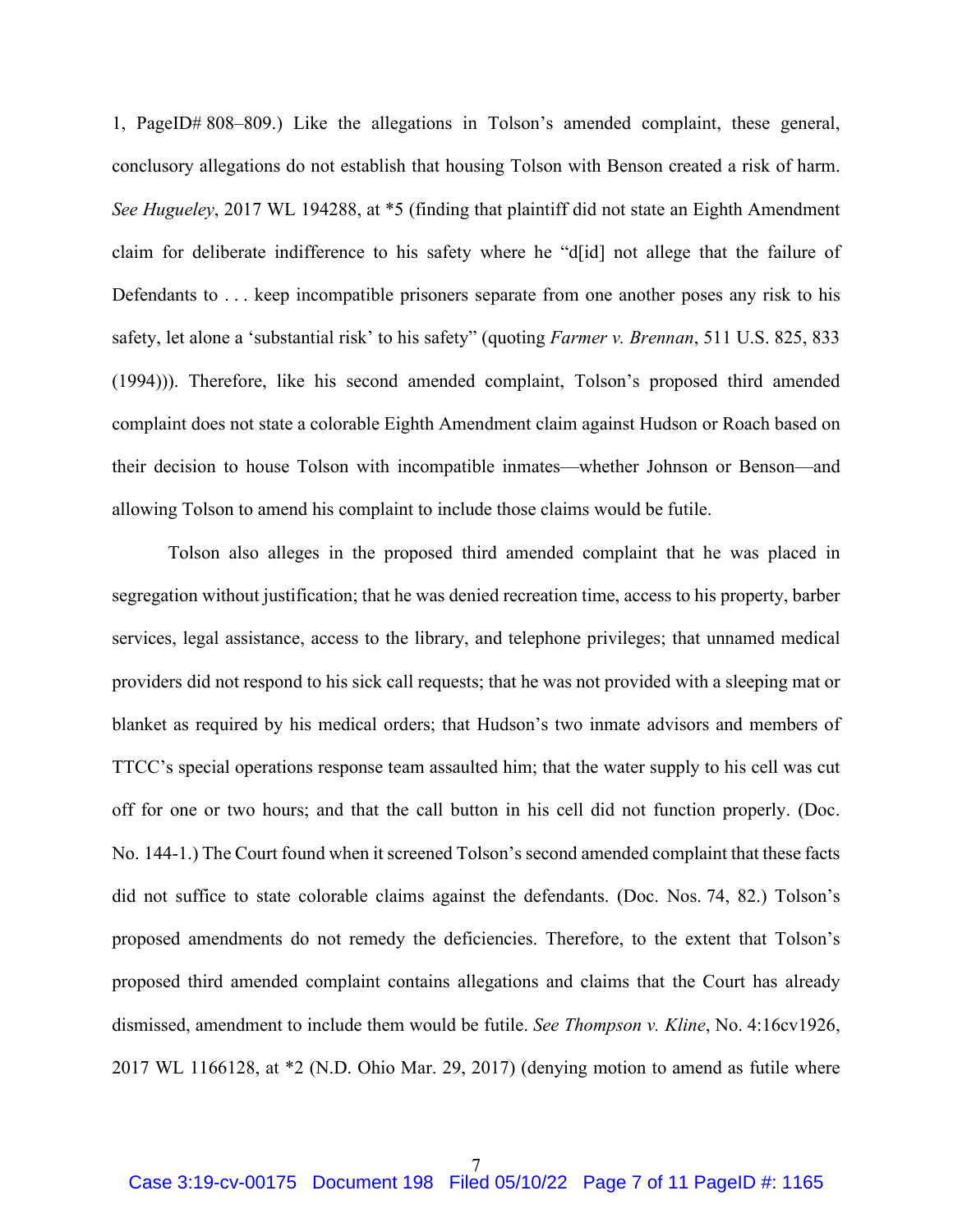"plaintiff's proposed amendments to his complaint simply restate the claims and arguments already considered by the [c]ourt and would therefore be dismissed for the same reasons that the [c]ourt dismissed the original complaint"). Accordingly, Tolson's motion to amend (Doc. No. 144) will be denied.

On March 17, 2022, Tolson filed a document titled "Plaintiff's Supplemental Pleading[,]" in which he purports to add new claims and damages, including claims for "dereliction of duty"; "assault with battery and dereliction of duty"; and "retaliation by excessive force." (Doc. No. 175, PageID# 968–69.) Tolson asserts that this supplemental pleading is filed under Federal Rule of Civil Procedure 15(d). (Doc. No. 175.) That rule provides that, "[o]n motion and reasonable notice, the court may, on just terms, permit a party to serve a supplemental pleading setting out any transaction, occurrence, or event that happened after the date of the pleading to be supplemented." Fed. R. Civ. P. 15(d). Tolson has not filed a motion for leave to supplement his pleadings under Rule 15(d), and his filing does not "set<sup>[]</sup> out any transaction, occurrence, or event that happened after the date" he filed his second amended complaint. *Id.* Further, the Court's scheduling order provides that any motions to amend the pleadings were due "on or before November 24, 2021." (Doc. No. 142, PageID# 785.) Thus, even if the Court were to construe Tolson's filing as a motion under Rule 15(d), that motion would be untimely. Accordingly, Tolson's "supplemental pleading" (Doc. No. 175) will not be considered. Tolson's second amended complaint (Doc. No. 46) remains the operative pleading in this action.

## **B. Tolson's Motion for an Order of Admission and Motions Regarding the Sufficiency of an Objection**

Rule  $36(a)(1)$  provides that "[a] party may serve on any other party a written request to admit, for purposes of the pending action only, the truth of any matters within the scope of Rule  $26(b)(1)$  relating to" "facts, the application of law to fact, or opinions about either; and" "the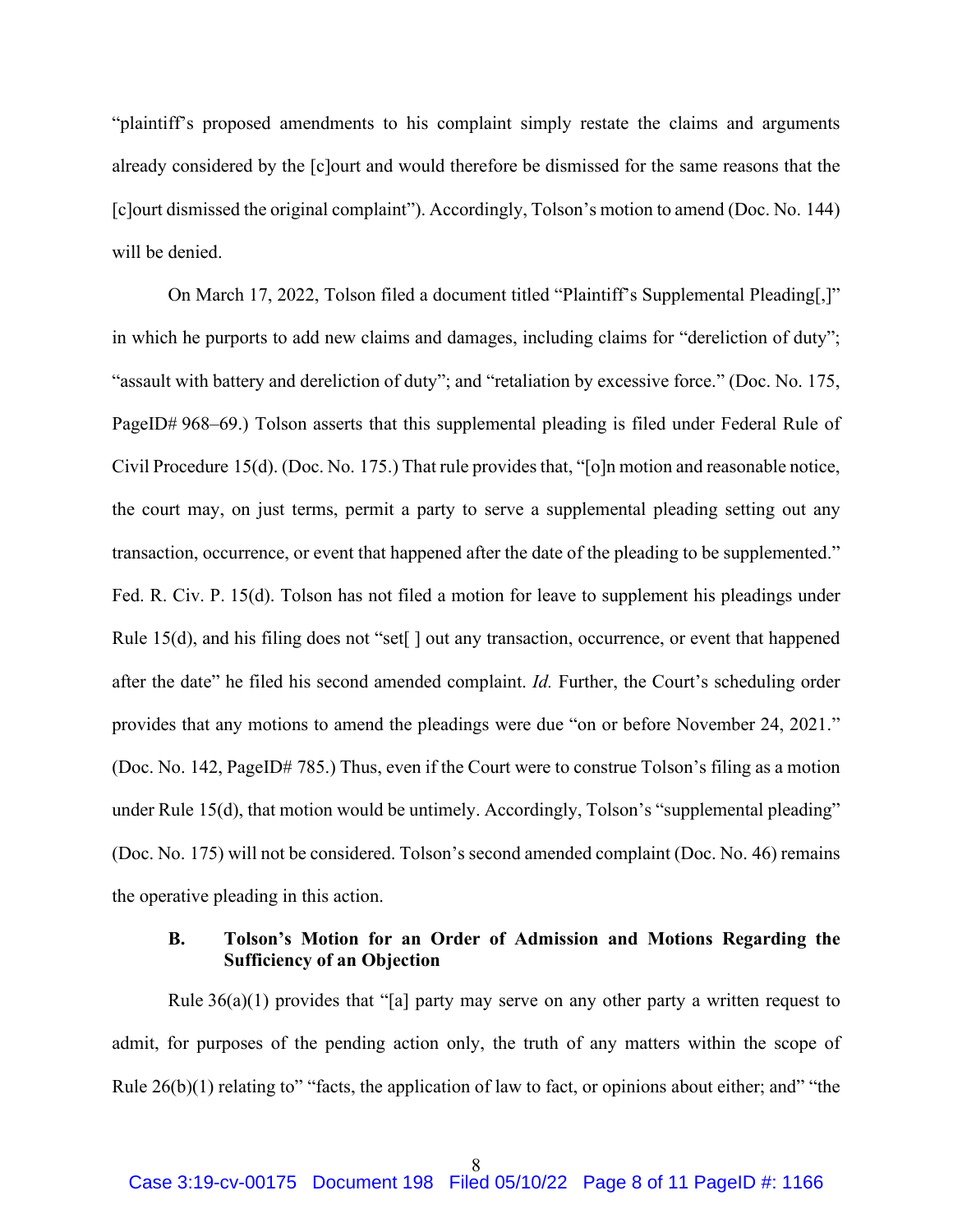genuineness of any described documents." Fed. R. Civ. P.  $36(a)(1)(A)$ –(B). Requests for admission "are not a general discovery device[,]" *Misco, Inc. v. U.S. Steel Corp.*, 784 F.2d 198, 205 (6th Cir. 1986) (citing 8C Charles A. Wright & Arthur R. Miller, *Federal Practice and Procedure* § 2253 at 706 & n.23 (1970)), but "are time-saving devices, designed to narrow the particular issues for trial." *King v. Butler Mfg. Co.*, No. 07-1165, 2008 WL 11409441, at \*1 (W.D. Tenn. July 30, 2008) (citing Fed. R. Civ. P. 36(a) advisory committee's notes on 1970 amendments). Rule 36(a)(4) governs answers to requests for admission and provides that

[i]f a matter is not admitted, the answer must specifically deny it or state in detail why the answering party cannot truthfully admit or deny it. A denial must fairly respond to the substance of the matter; and when good faith requires that a party qualify an answer or deny only a part of a matter, the answer must specify the part admitted and qualify or deny the rest. The answering party may assert lack of knowledge or information as a reason for failing to admit or deny only if the party states that it has made reasonable inquiry and that the information it knows or can readily obtain is insufficient to enable it to admit or deny.

Fed. R. Civ. P. 36(a)(4). If the answering party objects to a request, "[t]he grounds for objecting ... must be stated." Fed. R. Civ. P. 36(a)(5). The requesting party may file a motion under Rule 36(a)(6) "to determine the sufficiency of an answer or objection." Fed. R. Civ. P. 36(a)(6). If the court finds that the answering party's objection is unjustified, the court shall order that an answer be served. *Id.* If the court finds that the answer does not comply with Rule 36, "the court may order either that the matter is admitted or that an amended answer be served." *Id.*

Tolson asserts in his motion for an order of admission, filed on March 16, 2022, that the defendants did not respond to his requests for admission. (Doc. No. 174.) But Tolson's motion to challenge the sufficiency of the defendants' objection to his requests, filed on March 15, 2022, directly addresses the contents of the defendants' answer to his requests for admission. (Doc. No. 176.) Therefore, it is apparent that the defendants have responded to Tolson's requests for admission, and Tolson's motion for an order of admission (Doc. No. 174) will be denied.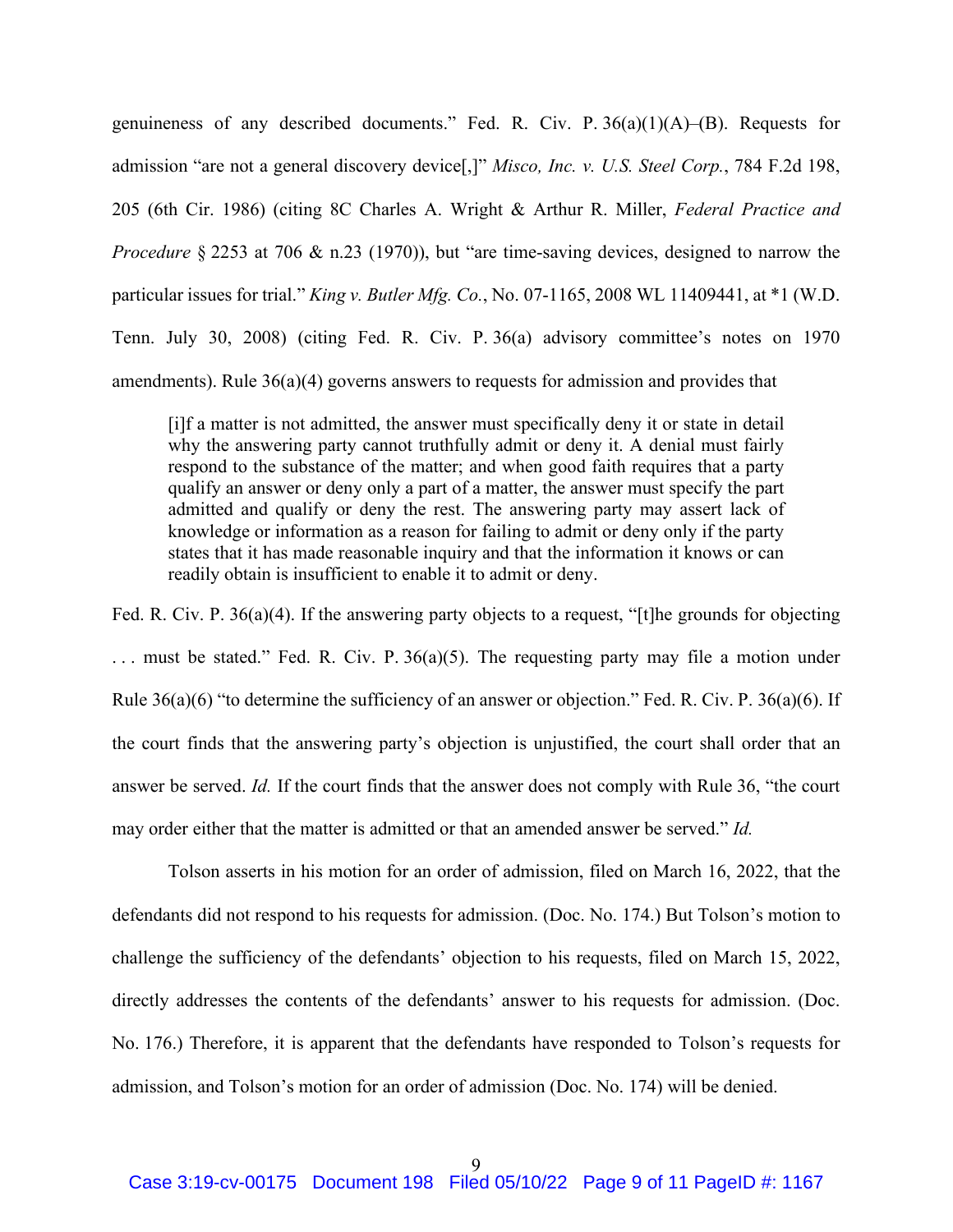Tolson's motion regarding the sufficiency of an objection is directed at the defendants' response to Tolson's fifth request for admission. (Doc. No. 176.) That request states:

It is well established as a matter of fact that on 1-11-2019 as the plaintiff was being physically carried upstairs by SCO Roach and other defendants[,] he was simultaneously forced into AC-206 with a[n] aggressive, incompatible "Crip" inmate who threatened the plaintiff and told these officials not to come in his cell unless [the plaintiff] was a "Crip." Yet these[ ] defendants . . . proceeded to physically push the defendant [*sic*] into that dangerous situation that they were also well aware of . . . and disregard [*sic*] a known risk.

(Doc. No. 160, PageID# 868–69 (third and sixth alterations in original).) The defendants "object to this Request for Admission on grounds that the Court dismissed all of Tolson's claims relating to his allegation that he was placed with an incompatible cellmate." (Doc. No. 180-1, PageID# 998,  $\P$  5.) The defendants quote an excerpt from the Court's report and recommendation finding that Tolson's allegations that he was placed with an incompatible cellmate fail to state a claim under the Eighth Amendment (Doc. No. 180-1 (quoting Doc. No. 74, PageID# 484–85)), and conclude by stating, "[s]ubject to and without waiving this objection, Defendants deny the remaining allegations in Request for Admission 5" (*id.* at PageID# 999).

The defendants' answer to Tolson's fifth request for admission complies with the requirements of Rule 36. As required by Rule 36(a)(5), the defendants state their grounds for objecting to Tolson's request. *See* Fed. R. Civ. P. 36(a)(5). Rule 36 also states that a request for admission may only concern "matters within the scope of Rule  $26(b)(1)$  ...." Fed. R. Civ. P. 36(a)(1). That rule provides that "[p]arties may obtain discovery regarding any nonprivileged matter that is relevant to any party's claim or defense and proportional to the needs of the case[.]" Fed. R. Civ. P. 26(b)(1). Because the Court has dismissed any claims based on Tolson's allegations that he was housed with an incompatible cellmate (Doc. Nos. 74, 82), Tolson's fifth request for admission is not relevant to any of his claims in this action. Because the defendants properly